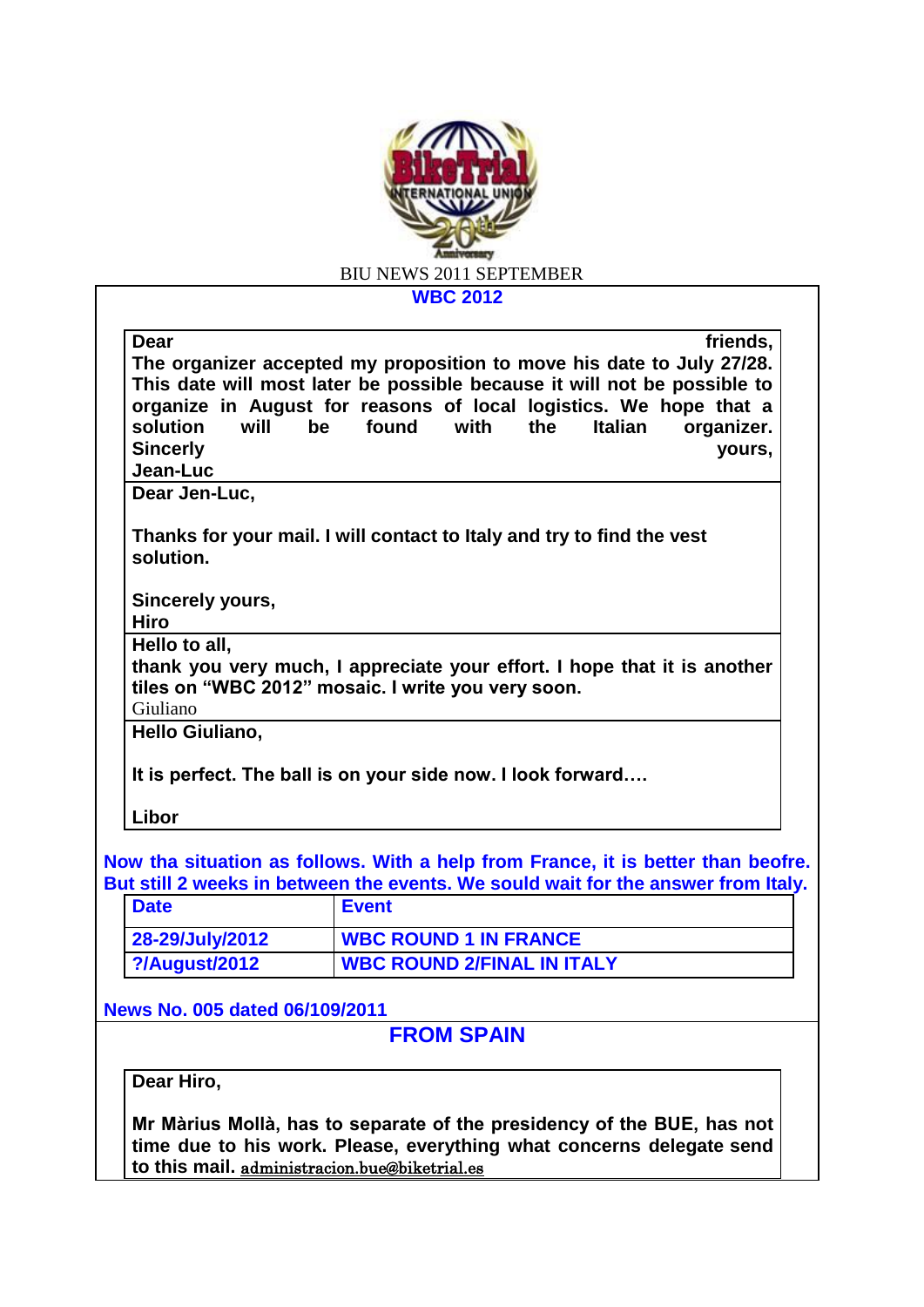**We are reforming the meeting of the BAC in Catalonia and of the BUE in Spain to obtain a new president in each one. I wait that in the nexts weeks we could announce new president. Please, Remember, he would need the attached document signed by you. Also in the next days I will inform you about the candidacy of Igualada (Catalonia) for WBC 2012. We are studying with new meetings and Pere, Ot Pi, some tests to do a revolution and to popularize the sport; we will inform you. Thank's Hiro!** 

**Administración BUE Biketrial Unión Española Dear Marius,**

**I got it.**

**Sincerely yours, Hiro**

**News No. 004 dated 06/109/2011**

## **FROM A BIKETRIAL FRIEND IN SPAIN**

**Dear Hiroshi,** 

**It's always good to se biketrial competitions go just on and on, your "newsletters" are great. After those storms in Japan I wonder how people is dealing with all of this. Really sorry for what is happening and also for answering so late, I've been quite busy. Best regards from Catalonia (we really hope to have another championship soon) and wish Kamel 218 Japan is making its way trough the people.**

**Yours sincerely,**

## **O. B.**

**Dear O. B.,**

**Thanks for your mail. I enjoyed reading it. I and my friend Mr. Mishima are trying our best to promote 218Kamel J. We are planning to make an official presentation in Tokyo on 17/November and the Catalonia association in Japan will give us their support (many thanks to Spain). I hope it will be an opportunity to convey to the people about 218Kamel J. By the way, we live in Japan with this condition of the nature since beginning. For us, the nature is beautiful and rich but also very dangerous and so hard living sometimes. But I think it is like sweet and bitter, such different tastes make the cooking delicious. I accept good times and bad times, happiness and sadness and even live and die. They are all here with us and make this world complete and tasty (?). It is my thought.**

**Some weeks ago, I was watching the news program on TV the report was about elementary school students who lost their families or houses by 3.11 earthquake and tsunami. I thought they must be afraid the sea**